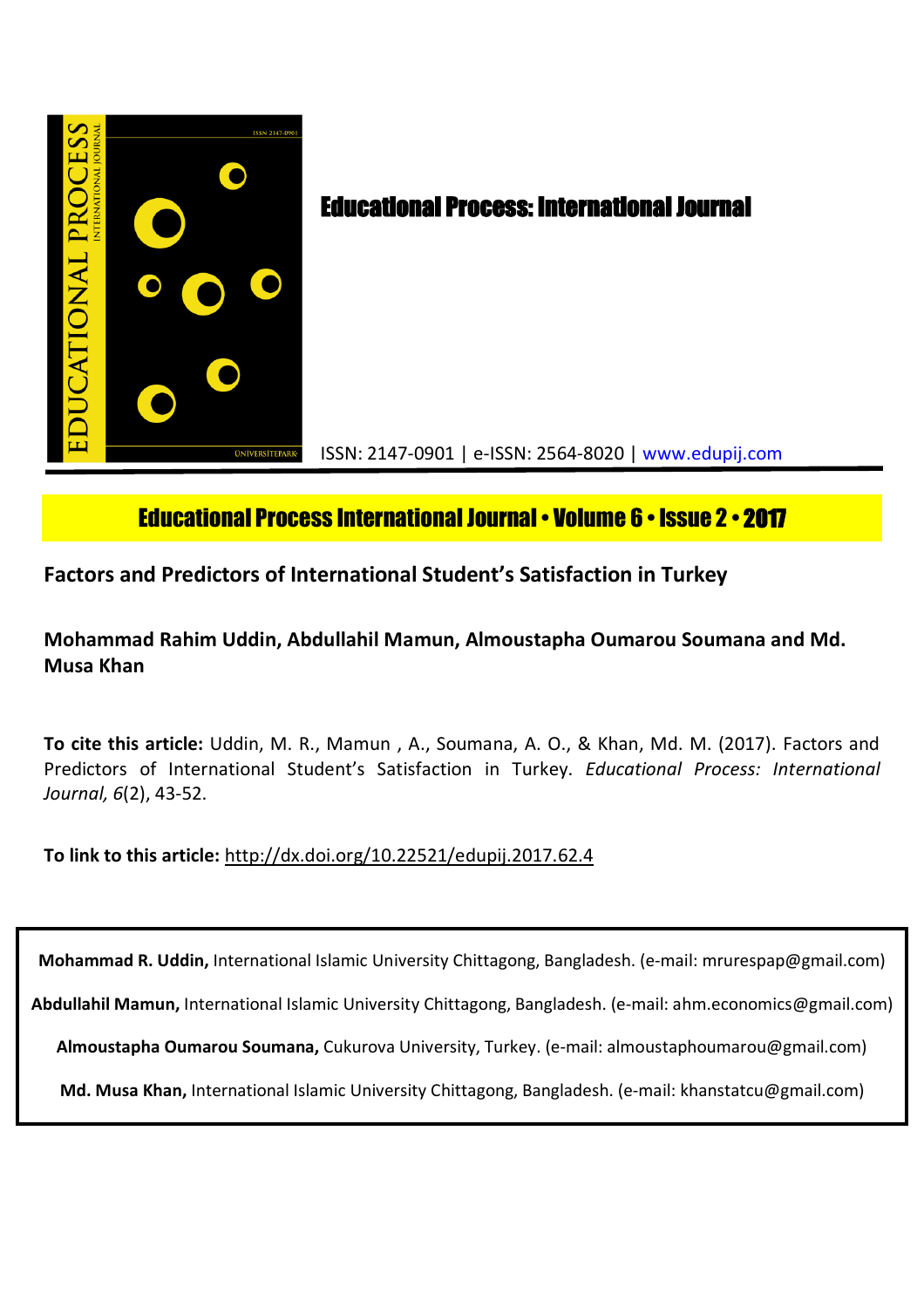# **Factors and Predictors of International Student's Satisfaction in Turkey**

# MOHAMMAD RAHIM UDDIN, ABDULLAHIL MAMUN, ALMOUSTAPHA OUMAROU SOUMANA and MD. MUSA KHAN

## **Abstract**

Satisfaction of student has been viewed as a vital factor regarding quality of learning approach and a key factor in the success of learning programs. The purpose of this paper is to investigate how students perceive the environment, quality, and services they are offered at a Turkish university and how satisfied they are with them. The analysis utilized structured questionnaire and use SPSS for determining correlation among different factors of satisfaction. Also it applied step wise multiple regression to manifest the degree of factors that satisfied international students of Turkish universities. The study concentrated on the insight into how international students perceive and experienced about environment, quality and services they offered and how they satisfied are. The research consider eight factors as satisfied with academic and education quality, image and prestige of the university, administrative support, future career and retention reason, personal influence, financial and economic consideration, and environment and safety. Among the factors five factors as students self preparation, academic and education quality, administrative and staff support, personal influence, and environment and safety had found significant from the analysis. The findings are expected to provide useful guidelines to the academic institution while improving students satisfaction.

**Keywords:** student satisfaction, education quality, self preparation, safety.



………………………………………........….....………………………………...……………

EDUPIJ • ISSN 2147-0901 • e-ISSN 2564-8020 Copyright © 2017 by ÜNİVERSİTEPARK

edupij.com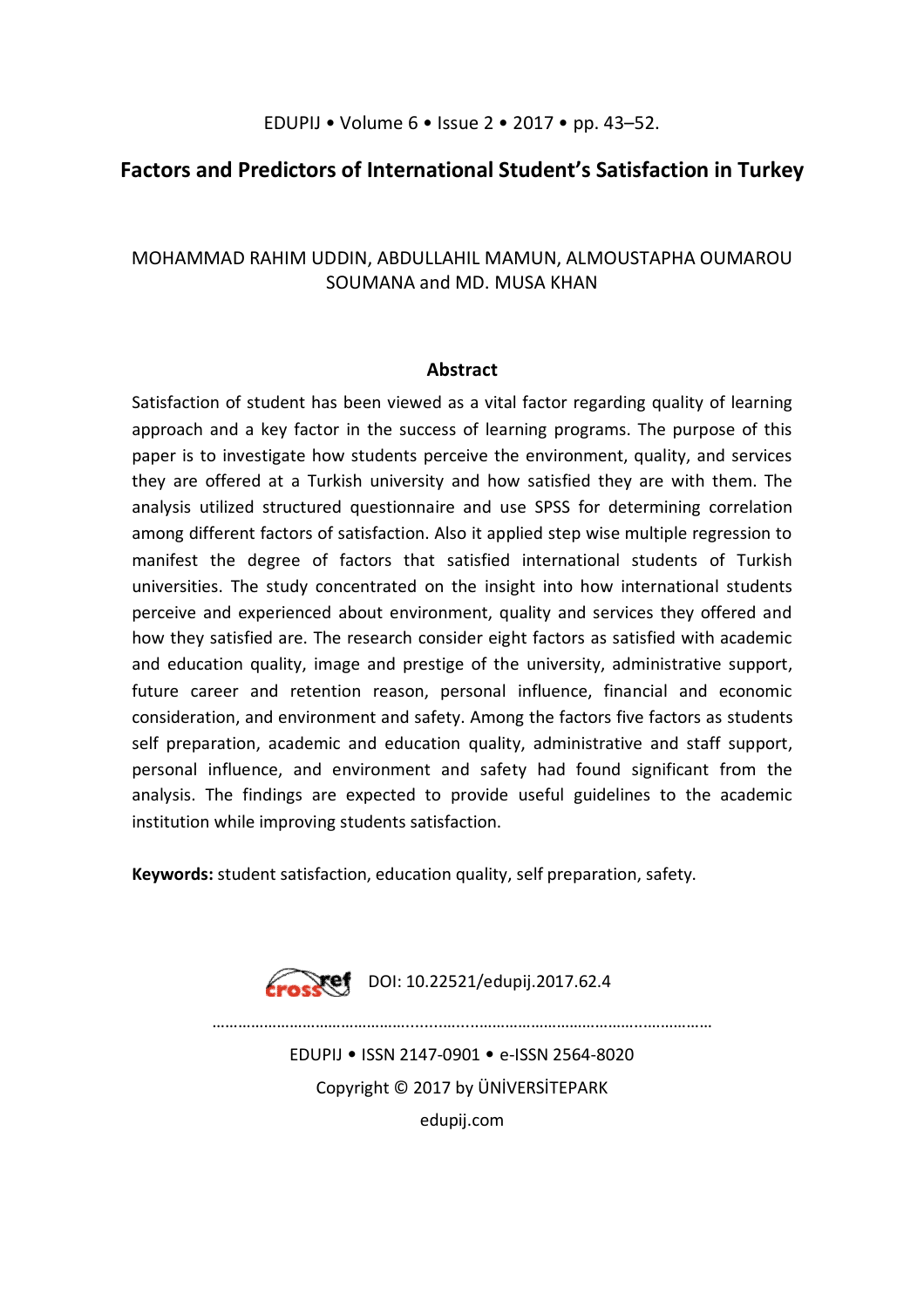#### **Introduction**

Education institution worldwide has concern about satisfaction of students because students are prime stake holder of the education institution. Today students are moving to the institution that ensure quality education and help students to achieve their goals. In modern organization education service is equally important as like other commercial and non commercial organization. International students experience more adjustment problems than local students and have limited resources to cope with their problems (Lee *et al.,* 2004; Poyrazli *et al*., 2004). This statement is also true for Turkey. It is revealed that life satisfaction, integration to social life, length of stay, and Turkish language proficiency were significant predictors of psychological distress levels of international students studying in Turkey (Cetinkaya-Yildiz *et al*., 2011). Several other authors also stated that international students face problems (Devos, 2003; Tseng & Newton, 2002; Ultsch & Rust, 2001) mainly because of dissimilar aspect of daily life. Therefore, it is also expected that different factors will play role in international students' satisfaction in Turkey also.

Understanding satisfaction of students with services and facilities from the university and their department help the respective organization to identify their strength and opportunities that could be improved. Determination of student satisfaction is not a simple issue that only to measure students' perception. It should be an in depth investigation about the student experience.

For understanding students' satisfaction and experience it is necessary to know the perception of students about the service provided by their organization. Knowing the factors that affect student satisfaction, student expectation about department service is vital for the academic organization. Student affairs professionals must be colleagues with "shared values, goals, language, and committed to creating a single cohesive educational environment and experience for each student." a cohesive and seamless environment is what significantly contributes to student success. In order to have student satisfaction a strong, collaborative relationship between academic and student services should exist (Colwell, 2006). Personal relevance, instructor support, active learning, and authentic learning were significantly and positively related to student satisfaction in distance education program in Turkey (Sahin, 2007). These results provide valuable feedback to institutions offering online classes and to educators evaluating satisfaction of their students.

Therefore the purpose of this study is the determination of factors and predictors affecting international students' satisfaction of Turkish Universities. To complete this purpose, the research question regarding the factor structure for the international students' satisfaction will be answered: Which factors have more affective impact on student satisfaction in Turkish universities.

Student satisfaction is an important fact when choosing academic organization in abroad. Services product bundle, commitment to teaching quality and improving the student experience are reflected through student satisfaction always. The service-product bundle refers to the inseparable offering of many goods and services. For a university the facilitating goods include the lectures and tutorials, presentation slides, supplementary handout documents/materials and the recommended module text. Performance of faculty members, support service like staff advising, and class facilities are influential to student's satisfaction (DeShields, *et al., 2005*). It also includes the physical facilities such as the lecture theatres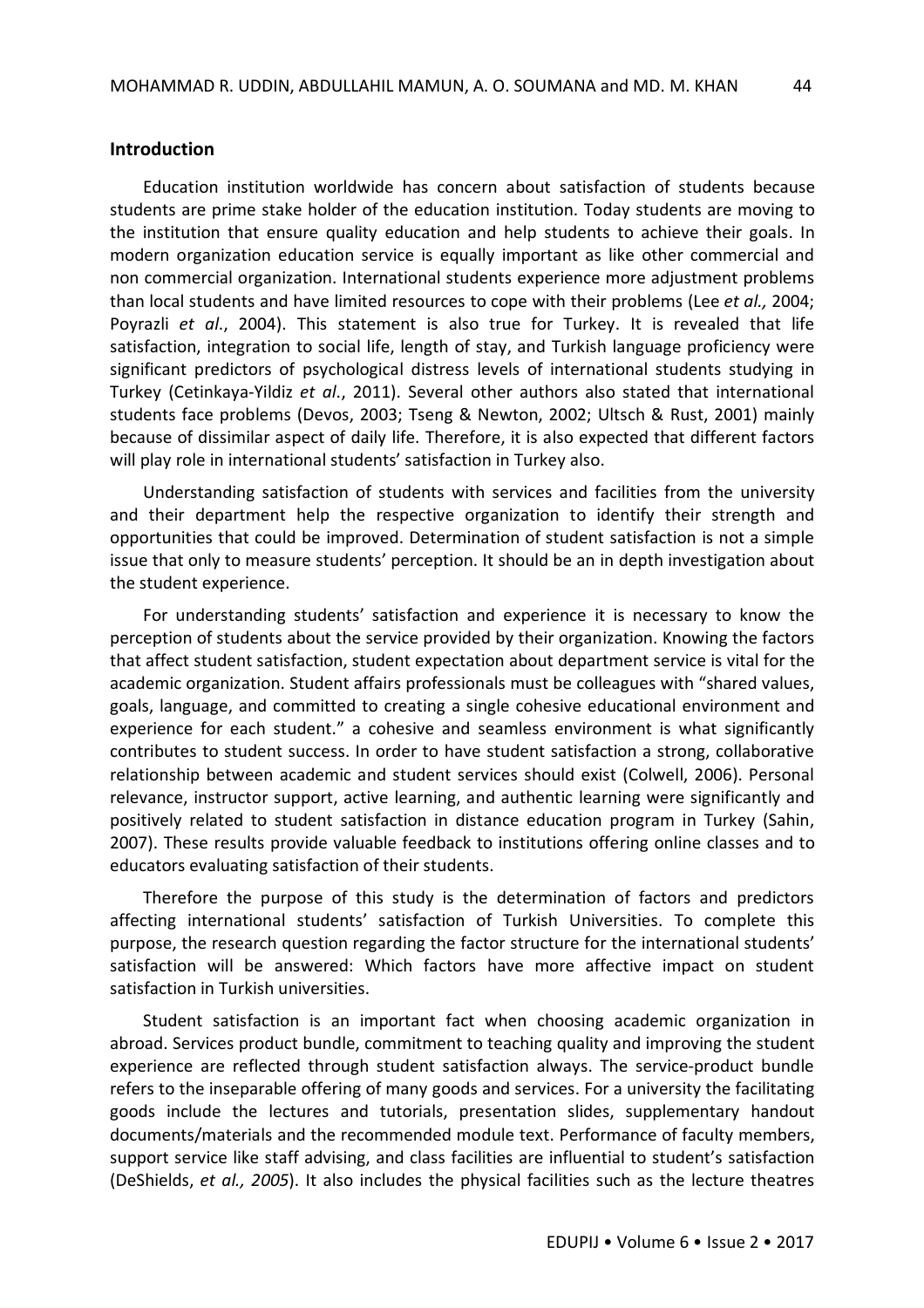and tutorial rooms and their level of furnishing, decoration, lighting and layout as well as ancillary services such as catering and recreational amenities. Not only the student service but also other factors influence the satisfaction.

Some factors are internal that depends on student themselves ("*preparation*") and some factors are external ("*culture*" and "*technical teaching*") that are not controlled by the students but controlled by the institution (wang, *et al*., 2011). The explicit service includes the knowledge levels of staff, staff teaching ability, the consistency of teaching quality irrespective of personnel, ease of making appointments with staff, the level of difficulty of the subject content and the workload. The implicit service includes the treatment of students by staff, including friendliness and approachability, concern shown if the student has a problem, respect for feelings and opinions, availability of staff, capability and competence of staff. Education quality, social environment, scholarship facility, accommodation and safety, prestige and image are significant predictors of satisfaction (Arambewela and Hall, 2009). It also includes the ability of the university's environment to make the student feel comfortable, the sense of competence, confidence and professionalism conveyed by the ambience in lectures and tutorials, feeling that the student's best interest is being served and a feeling that rewards are consistent with the effort put into coursework/examinations. Price *et al*,. (2003) recently reported on the impact of facilities on undergraduate student choice of university. They surveyed a number of universities over two years in order to determine students' reasons for selecting a particular university.

The average results for the two years were fairly similar – the top eight reasons being; it had the right course, availability of computers, quality of library facilities, good teaching reputation, availability of "quiet" areas, availability of areas for self-study, quality of public transport in the town/city and a friendly attitude towards students. Clearly, students' perceptions of a university's facilities are one of the main influences on their decision to enroll. Student satisfaction is decreased when class sizes are larger in earlier cohorts, and when students are taking compulsory core modules rather than optional modules (Coles 2002). Students' satisfaction is the result of subjective evolution of the various outcomes and experience associate with education. It is being shaped gradually by repeated experience a student had in campus life. Students' satisfaction has impact on different aspect like fundraising and student motivation (Elliott and Shin, 2002). Satisfied students will catch the attention of new students by appealing in positive word-of-mouth communication to inform acquaintances and friends, and they may return to the university to take other courses (Wiers-Jenssen *et al*., 2002; Mavondo et al., 2004). Same to the point Devinder and Datta (2003) said that satisfied customers are loyal, and that satisfied students are also being loyal. They likely to attend another lecture delivered by the same lecturer or opt for another module or course taught by her/him.

#### **Methodology**

This study form a framework based on literature review and previous studies. The research considers total eight factors as independent variable consisting of 34 items. Factors are divided into internal and external factor. External factors are academic and education quality, image and prestige of the university, administrative and staff support, future career and retention reason, personal influence, financial and economic consideration, and safety.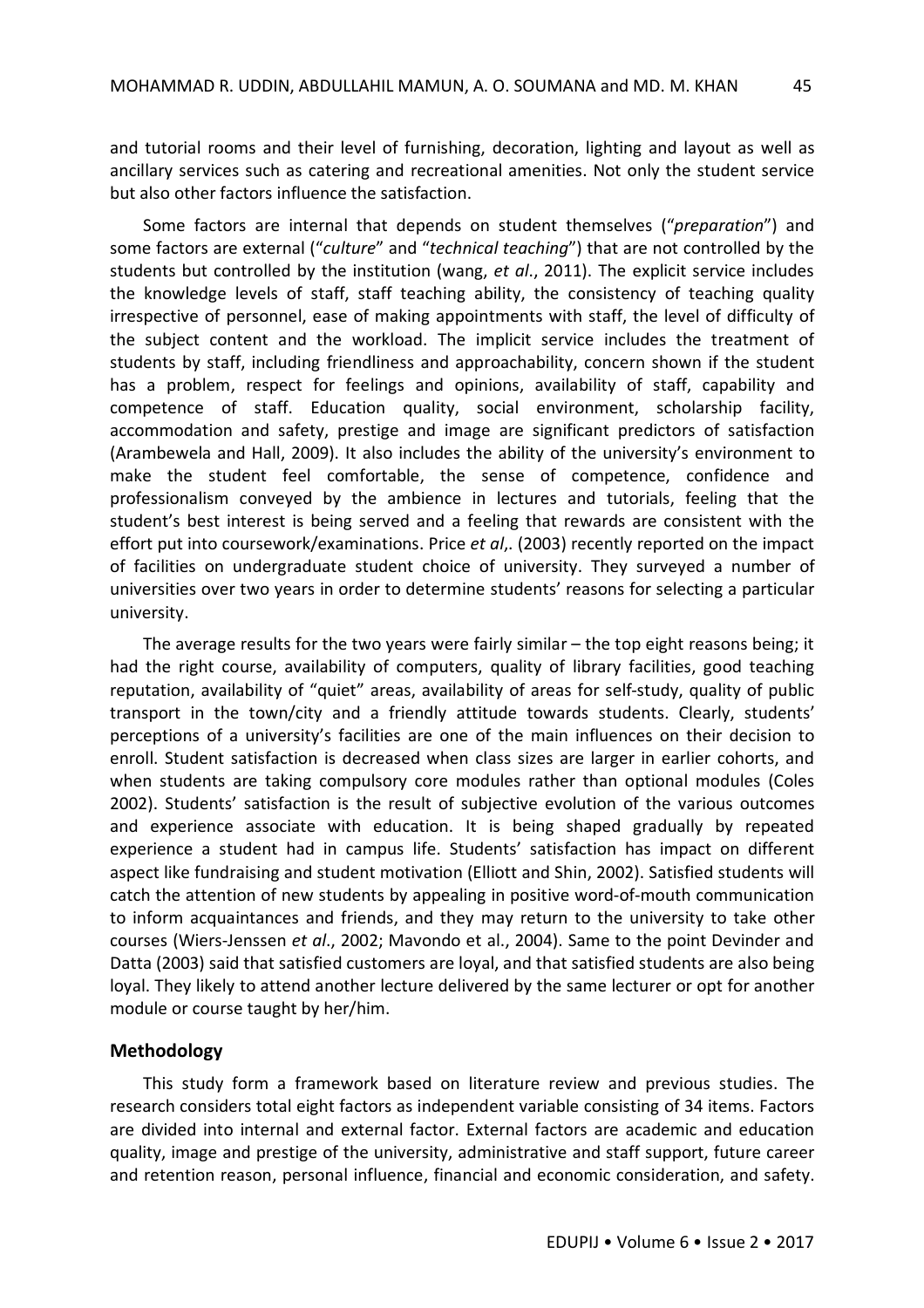The internal factor named as self preparation before coming to Turkey. Among eight factors seven factors considered as external factor that have very limited influence by the student and consider one factor as internal factor that influenced by student effort. Finally overall foreign students' satisfaction considered as dependent variable. Based on concept the research consider the following hypothesis:

*H1: Both internal and external factors will have a positive relationship with overall student satisfaction.*

*H2: Both external and internal factors will be the significant predictors of overall student satisfaction.*

Data collected from foreign student studied in different universities of Turkey. Structured questionnaire was prepared and distributed to the student thorough online. Survey monkey dot com was used for collecting data through online. We select ten major cities in Turkey. More than 500 questionnaires send to the 18 university students are of 15 different departments. Student that are studying Turkey more than one year are selected for response. Both undergraduate and post graduate students are encouraged to express their opinion. Contact addresses of the students are collected through respective international office the universities and students association. In total, 340 international students of fifteen different countries participate in this study. Among the participant 25 percent were female and 75 percent were male. Overall thirty one percent Bachelors, thirty six percent Masters and thirty three percent PhD students participate in the study.

Students' satisfaction measured by applying five point Likert Scale ranging from highly unsatisfied (5) to highly satisfied (1). Respondent had rated their satisfaction level with their program of study in the university they studied. Questionnaire consists of question about demographic status, student overall satisfaction and different factors relating to students' satisfaction. SPSS 20 used to analyze the data. The score of Cronbach's Alpha 0.94 indicate the data are reliable. The measurement instrument was designed especially for measuring international students' satisfaction that studied in different Turkish Universities. Total nine variables considered here to fix the measurement tool. Among the variable "overall satisfaction" containing three items considered as a dependent variable and from remaining variable seven of the variables considered as external independent and other variable considered as internal independent variable. External variables are academic and education quality, image and prestige of the university, administrative support, future career and retention reason, personal influence, financial and economic consideration, and safety. Self preparation considered as internal variable.

The study used descriptive statistics to gain demographic characteristics of the respondents, their level of satisfaction and preparation. For the testing of hypothesis, Pearson's correlation, and stepwise regression analysis were performed in order to identify the relationships between dependent and independent variables, and to examine which factors have the predictive power on the overall satisfaction. From the sample of 340 foreign students who are studying in different public and private universities of Turkey. The research findings were concluded and categorized into the following parts are as follows: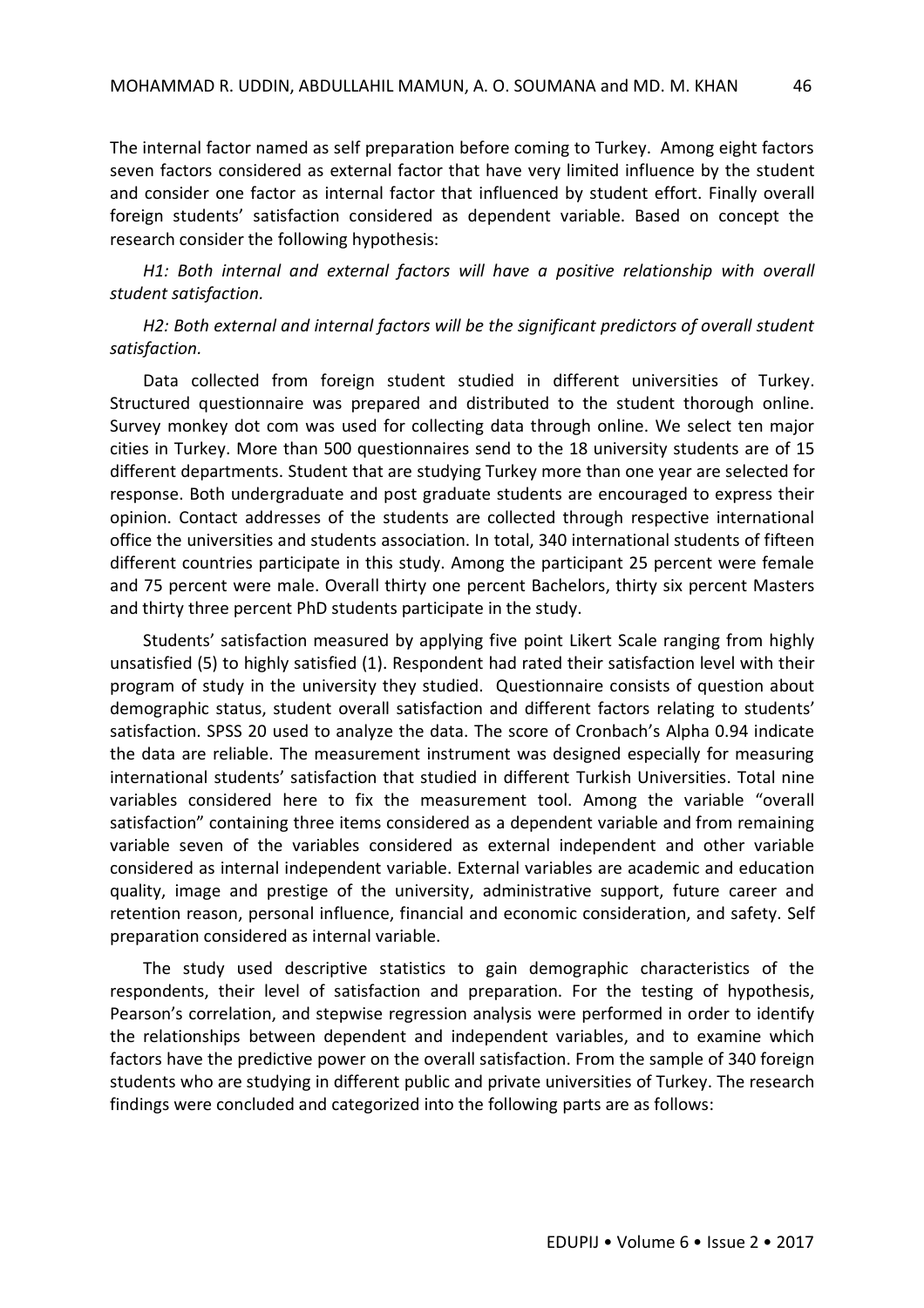### **Results**

The ratio of male and female respondent is 3:1. Largest group of students belong to the age group of 25-29. Majority of respondent are from Asian and African countries. Large portion of respondent responded from public universities. The largest group of students' response from different department likes business administration, agriculture, electrical engineering and computer science. (Table 1)

| Gender |                                                                    |     |       |       |       |  |  |  |  |
|--------|--------------------------------------------------------------------|-----|-------|-------|-------|--|--|--|--|
|        | Valid Percent<br><b>Cumulative Percent</b><br>Percent<br>Frequency |     |       |       |       |  |  |  |  |
| Valid  | <b>MALE</b>                                                        | 245 | 72.1  | 72.1  | 72.1  |  |  |  |  |
|        | Female                                                             | 95  | 27.9  | 27.9  | 100.0 |  |  |  |  |
|        | Total                                                              | 340 | 100.0 | 100.0 |       |  |  |  |  |

|  | Table 1. Demographic feature |  |
|--|------------------------------|--|
|--|------------------------------|--|

In the current result the minimum tolerance value is 0.266 for the variable "academic and education quality" which is more than 0.10. Therefore, we have not violated the multicolinearity assumption. This also supported by the Variance Inflation Factor (VIF) value, which show that maximum value is 3.758 for the same variable, which bellow the cut-off of 10. (Table 2)

**Table 2.** Collinearity statistics

| Model |                                                                         | <b>Collinearity Statistics</b> |       |  |  |
|-------|-------------------------------------------------------------------------|--------------------------------|-------|--|--|
|       |                                                                         | Tolerance                      | VIF   |  |  |
|       | (Constant)                                                              |                                |       |  |  |
|       | Self Preparation                                                        | .656                           | 1.524 |  |  |
|       | <b>Academic &amp; Education Quality</b>                                 | .266                           | 3.758 |  |  |
|       | Image & Prestige of the<br>University<br>Administrative & Staff support | .326                           | 3.066 |  |  |
| 1     |                                                                         | .324                           | 3.082 |  |  |
|       | <b>Future career &amp; Retention</b><br>reason                          | .378                           | 2.646 |  |  |
|       | Personal influence                                                      | .533                           | 1.875 |  |  |
|       | Financial & Economic<br>Consideration                                   | .719                           | 1.390 |  |  |
|       | safety                                                                  | .583                           | 1.715 |  |  |
|       | a. Dependent Variable: Overall satisfaction                             |                                |       |  |  |

In this study, the results of descriptive analysis showed that the average satisfaction level of the international students studying in Turkey. From the table we see, student's overall preparation was good (Mean =  $3.5$ , SD = 0.62). The results also demonstrate that overall satisfaction level of the respondents toward international program in Turkish universities was in satisfied level (Mean =  $3.7$ , SD =  $0.61$ ). If we come across more in details toward each aspect we see, the highest satisfied factor was environment and safety with satisfied level (Mean =  $3.688$ , SD =  $0.42$ ). The second highest satisfied factor was financial and economic consideration with satisfied level (Mean =  $3.682$ , SD =  $0.41$ ) as well. The least satisfied factor was personal influence (Mean =  $3.42$ , SD = 0.50), but it was still in satisfied level. More details are shown in Table 3.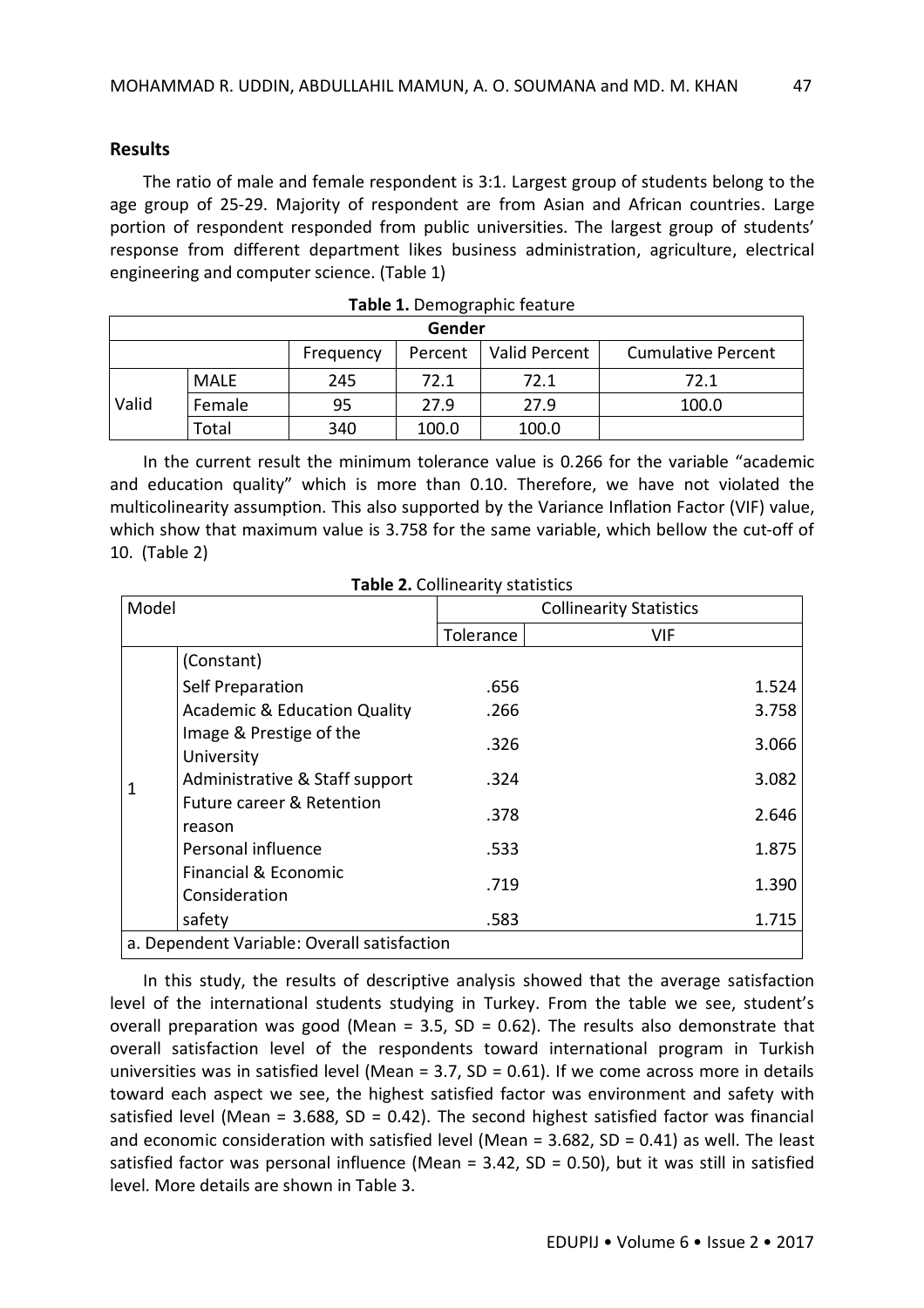| <b>TURIC OF SUITHING YOU DESCRIPTIVE STUTISTICS</b> |        |        |     |           |  |  |  |  |  |
|-----------------------------------------------------|--------|--------|-----|-----------|--|--|--|--|--|
| <b>Descriptive Statistics</b>                       |        |        |     |           |  |  |  |  |  |
| Std. Deviation<br>Meaning<br>Mean<br>N              |        |        |     |           |  |  |  |  |  |
| <b>Overall satisfaction</b>                         | 3.7039 | .61227 | 340 | Satisfied |  |  |  |  |  |
| Self Preparation                                    | 3.5397 | .62657 | 340 | Good      |  |  |  |  |  |
| <b>Academic &amp; Education Quality</b>             | 3.6714 | .68223 | 340 | Satisfied |  |  |  |  |  |
| Image & Prestige of the University                  | 3.5333 | .91414 | 340 | Satisfied |  |  |  |  |  |
| Administrative & Staff support                      | 3.6559 | .77238 | 340 | Satisfied |  |  |  |  |  |
| Future career & Retention reason                    | 3.4574 | .62284 | 340 | Satisfied |  |  |  |  |  |
| Personal influence                                  | 3.4250 | .50430 | 340 | Satisfied |  |  |  |  |  |
| Financial & Economic Consideration                  | 3.6824 | .41831 | 340 | Satisfied |  |  |  |  |  |
| Environment & safety                                | 3.6882 | .42229 | 340 | Satisfied |  |  |  |  |  |

**Table 3.** Summary of Descriptive Statistics

*Analysis of Factors Influencing Foreign Students' Satisfaction (Hypothesis Testing)*

Pearson's product correlation was applied to identify the relationship between dependent and independent variable. This correlation used to test hypothesis 1. Details of the test shown bellow.

H1: Both internal and external factors will have a positive relationship with overall student satisfaction.

From the table 4 it is revealed the relationship between dependent and independent variable. All independent variables except financial and economic condition variable had significant positive relationship with the dependent variable (overall student satisfaction), ranged from  $r = 0.044$  to  $r = 0.659$ . In details, the factor that has the highest positive relationship with overall student satisfaction was students' satisfaction with academic and education quality ( $r = 0.659$ ,  $p = 0.000$ ), followed by administrative and staff support ( $r =$ 0.645,  $p = 0.000$ ), future career and retention reasons (r =0.587,  $p = 0.000$ ), image and prestige of the university (r =0.541,  $p = 0.000$ ), personal influences (r =0.499,  $p = 0.000$ ), students' self-preparation ( $r = 0.322$ ,  $p = 0.000$ ), environment and safety ( $r = 0.117$ ,  $p =$ 0.031), and finally the lowest positive relationship was financial and economic consideration  $(r = 0.044, p = 0.414)$  with the student satisfaction which is insignificant. Hence, the Hypothesis 1 is partially true but not fully.

|                | <b>TADIC T.</b> LED COLLS COLLEGENTI           |           |                                                 |   |   |   |   |  |   |   |
|----------------|------------------------------------------------|-----------|-------------------------------------------------|---|---|---|---|--|---|---|
|                | Correlations                                   |           |                                                 |   |   |   |   |  |   |   |
|                |                                                |           |                                                 | 3 | 4 | 5 | 6 |  | 8 | 9 |
| 1              | Overall satisfaction                           |           |                                                 |   |   |   |   |  |   |   |
| $\overline{2}$ | Self Preparation                               | $.322$ ** |                                                 |   |   |   |   |  |   |   |
| 3              | <b>Academic &amp; Education</b><br>Quality     |           | $.659$ $.539$ $1$                               |   |   |   |   |  |   |   |
| 4              | Image & Prestige of the<br>University          |           | $.541$ $*$ $.350$ $*$ $.680$ $*$                |   |   |   |   |  |   |   |
| 5              | Administrative & Staff<br>support              |           | $.645$ ** $.432$ ** $.741$ * $.744$ **          |   |   |   |   |  |   |   |
| 6              | <b>Future career &amp; Retention</b><br>reason |           | .587** .258** $\cdot$ .696* .635* $\cdot$ .610* |   |   |   |   |  |   |   |

| Table 4. Persons correlation |  |
|------------------------------|--|
|------------------------------|--|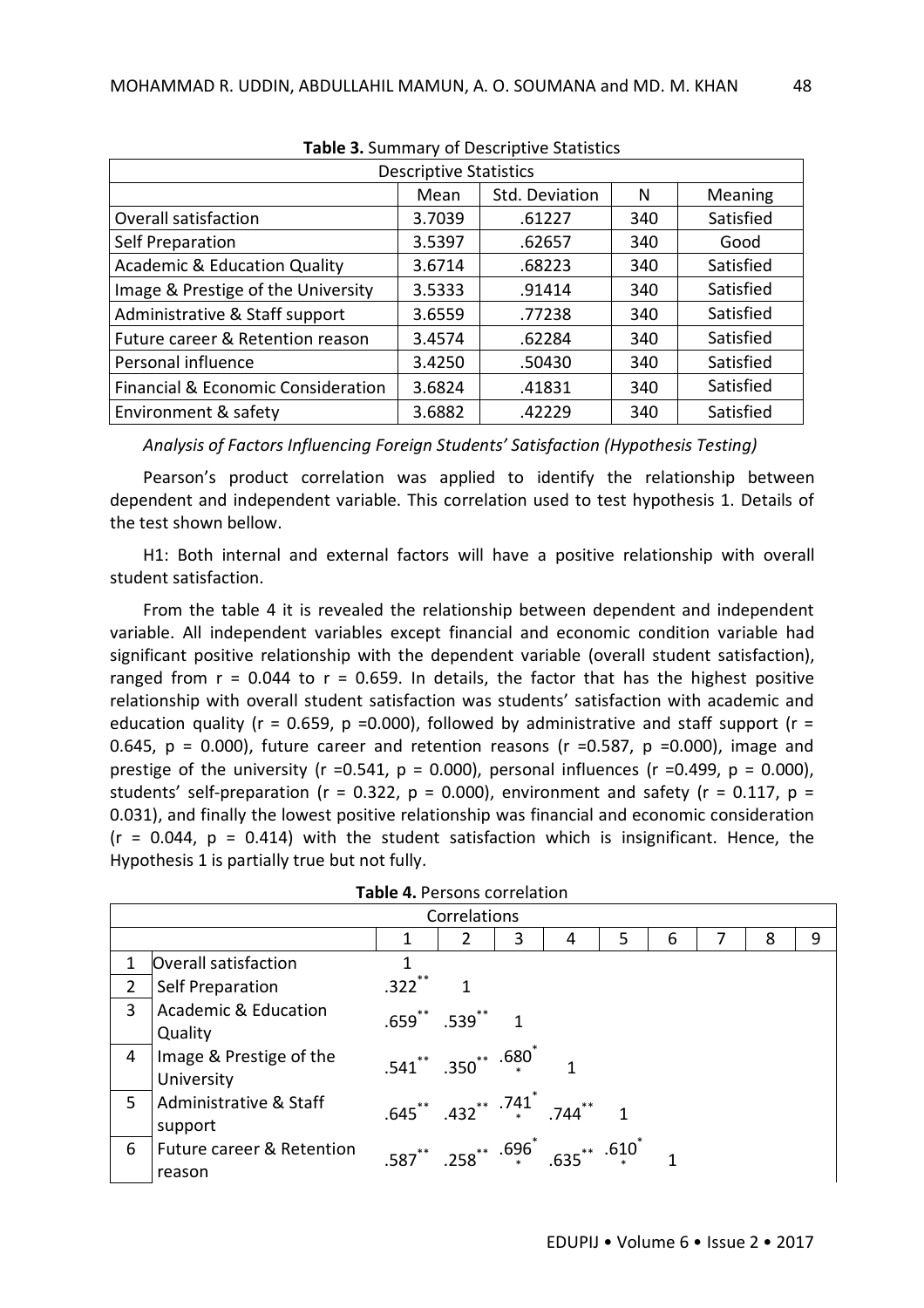|                                                              | Personal influence                                          | $.499$ $*$ $.224$ $*$ $.485$ $.613$ $*$ $.467$ $.613$ $1$ |                                                                                                       |  |  |  |  |  |  |
|--------------------------------------------------------------|-------------------------------------------------------------|-----------------------------------------------------------|-------------------------------------------------------------------------------------------------------|--|--|--|--|--|--|
| 8                                                            | Financial & Economic<br>Consideration                       |                                                           | .044 .127 <sup>*</sup> . <sup>217<sup>*</sup> .028 .134<sup>*</sup> .007 .010 1</sup>                 |  |  |  |  |  |  |
| 9                                                            | Environment & safety                                        |                                                           | .117 * .147 * .405 * .405 * .470 * .298 * .201 * .456 * .117 * .147 * .405 * .405 * .201 * .405 * .11 |  |  |  |  |  |  |
| **. Correlation is significant at the 0.01 level (2-tailed). |                                                             |                                                           |                                                                                                       |  |  |  |  |  |  |
|                                                              | *. Correlation is significant at the 0.05 level (2-tailed). |                                                           |                                                                                                       |  |  |  |  |  |  |

Step-wise multiple regression analysis was applied to test hypothesis 2. The following details are given about test and analysis.

H2: Both external and internal factors will be the significant predictors of overall student satisfaction.

The overall student satisfaction was defined as criterion or dependent variable. After stepwise multiple regressions was applied, the result shown that with all eight variables, only five independent variables were found to be the significant predictors of the overall student satisfaction. These five factors were: satisfaction with: self preparation, academic and education quality, administrative and staff support, Personal influence, and environment and safety of the university. The stepwise multiple regression model for these five variables also shown that these factors could account for 58% of the variance in the overall student satisfaction (Adjusted R2 = 0.579)(table 5). From the five factors, satisfaction with academic and education quality has the largest Beta coefficient ( $β = 0.465$ ,  $p = 0.000$ ), followed by, administrative and staff support ( $\beta$  = 0.407, p = 0.000), personal influence ( $\beta$  = 0.166, p = 0.000), environment and safety ( $\beta$  = 0.302, p = 0.000), and self preparation ( $\beta$  = 0.098, p = 0.022), and keeping all other variables constant. Hence hypothesis 2 was partially confirmed because only five factors were shown to be significantly influenced on the overall student satisfaction (Table 5).

| Model | R Square            |      | Adjusted R | Std. Error of |  |  |  |  |  |
|-------|---------------------|------|------------|---------------|--|--|--|--|--|
|       |                     |      | Square     | the Estimate  |  |  |  |  |  |
|       | $.765$ <sup>a</sup> | .586 | .579       | .39712        |  |  |  |  |  |

**Table 5.** Model Summary<sup>b</sup>

a. Predictors: (Constant), safety, Self Preparation, Personal influence, Administrative & Staff support, Academic & Education Quality b. Dependent Variable: Overall satisfaction

| Model |                                 | Unstandardized |            | Standardized |       | Sig. |
|-------|---------------------------------|----------------|------------|--------------|-------|------|
|       |                                 | Coefficients   |            | Coefficients |       |      |
|       |                                 | B              | Std. Error | <b>Beta</b>  |       |      |
|       | (Constant)                      | 2.254          | .244       |              | 9.233 | .000 |
|       | Self Preparation                | .096           | .041       | .098         | 2.309 | .022 |
|       | Academic & Education<br>Quality | .418           | .053       | .465         | 7.829 | .000 |

**Table 6.** Result of step wise regression analysis

EDUPIJ • Volume 6 • Issue 2 • 2017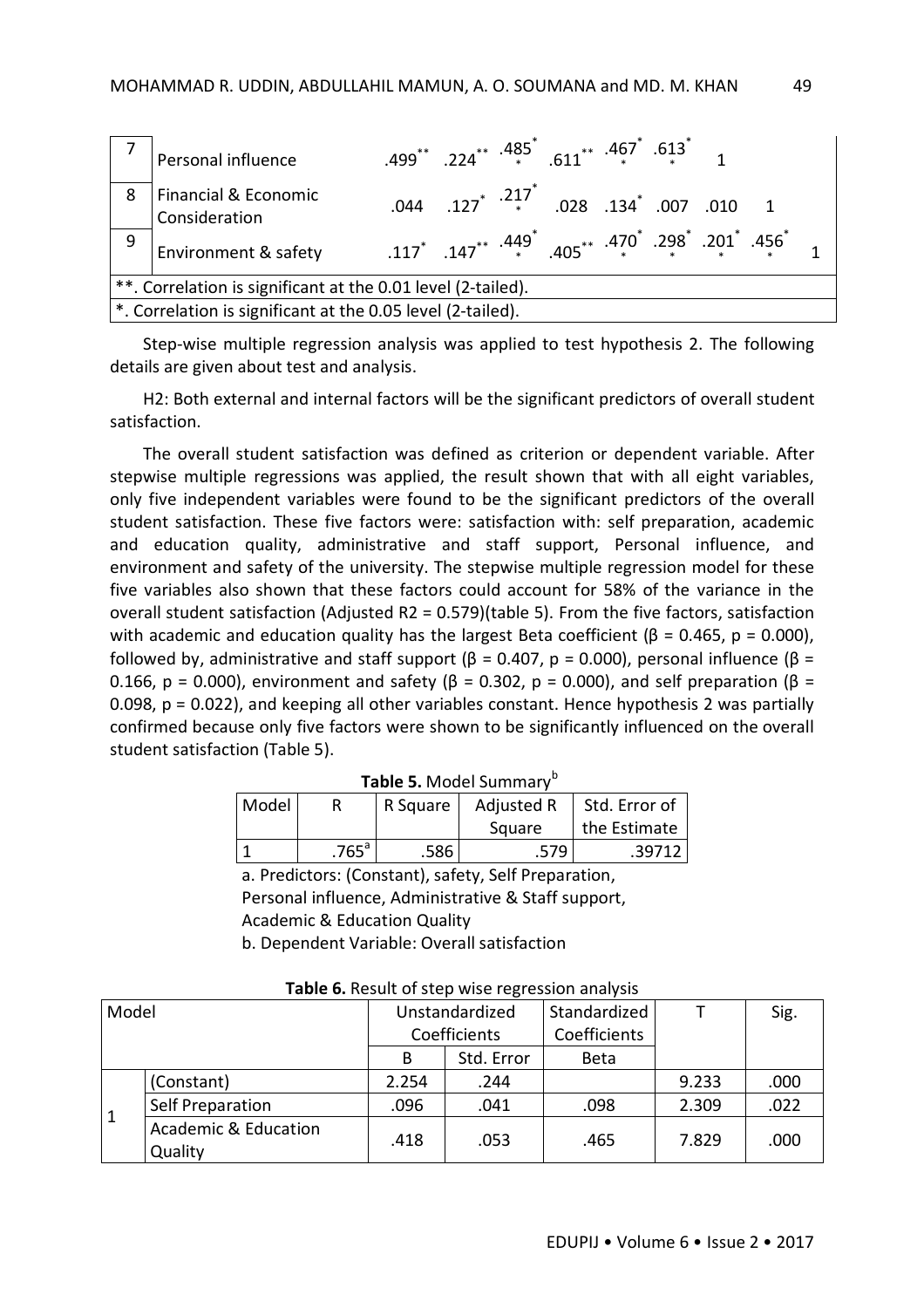| Administrative & Staff<br>support | .323 | .044 | .407 | 7.366 | .000 |
|-----------------------------------|------|------|------|-------|------|
| Personal influence                | .202 | .050 | .166 | 4.034 | .000 |
| Environment & safety              | .438 | .060 | .302 | 7.359 | .000 |

### **Conclusion**

The analysis reveals that academic & education quality has highly significant influence on students' satisfaction. Among other factors international student mostly considered education quality before choosing academic organization in abroad. It is also observed that perceived quality as a predecessor to satisfaction (Farrell et al., 2001). Same way Browne et al. (1998) and Guolla (1999) confirm that students' perceived service quality is an ancestor to student satisfaction. The second factor that has significance prediction power for satisfaction is administrative and staff support. It is the combination of different service from the administrative wings of the university like helping student in their application and registration process, counseling services, willingness to support, understanding and solving the administrative problem of students. The front-line staff in their turn had a direct impact on students, potential students and other clients (Galloway, 1998). Expedient registration procedures, instructor quality, course variety, and scheduling convenience had the most impact on adult student satisfaction (Mangano and Corrado., 1979). Sadiq and Shaikh (2004) found that "contact personnel" was the most influencing factor in student's evaluation of service quality. Among other factor personal influence was also significant factor that contribute to student satisfaction. Personal influence as advises from supervisor, parents/guardians, friends, job prospect and friends who are still studying in Turkey have significant influence on student satisfaction. Advices from supervisor not only regarding research but also personal mater in some cases increase the students' satisfaction. Along with services and advice international students also concern about safety. Safety issue is now vital factor in today's world. It is same for international students studying in Turkey also. Safety around campus, the recreation facilities, issues concerning racial and reputation has considered as elements of environment and safety. International students' opined environment and safety have significance contribution regarding their satisfaction. Especially for international students they were highly concern about safety. It is also an indicator of quality education. Safe environment plays in creating safe schools (Duke, 2002; Mulvey & Cauffman, 2001). Our analysis also found significance of safety and environment issue. The final issue that found significant for students satisfaction was students' self preparation before coming Turkey. Student mostly face language barrier in Turkey as English language is not so used for communication. Instead living in Turkey, study and research potential also considered by international students before coming to Turkey. Our analysis proves that students' self preparation is significant predictor for international students' satisfaction. It is also found same for Chinese students' satisfaction. Chinese students consider self preparation before going abroad to study is important. In addition, the students who felt they were better prepared for study abroad showed higher satisfaction (wang, *et al*., 2011).

This paper has aimed at outlining insights on the expectations and motivations of the international students studying in Turkey. The results highlight some important aspects of student satisfaction to be investigated in more detail, which the university management should take into consideration. According to the analysis and findings, several needed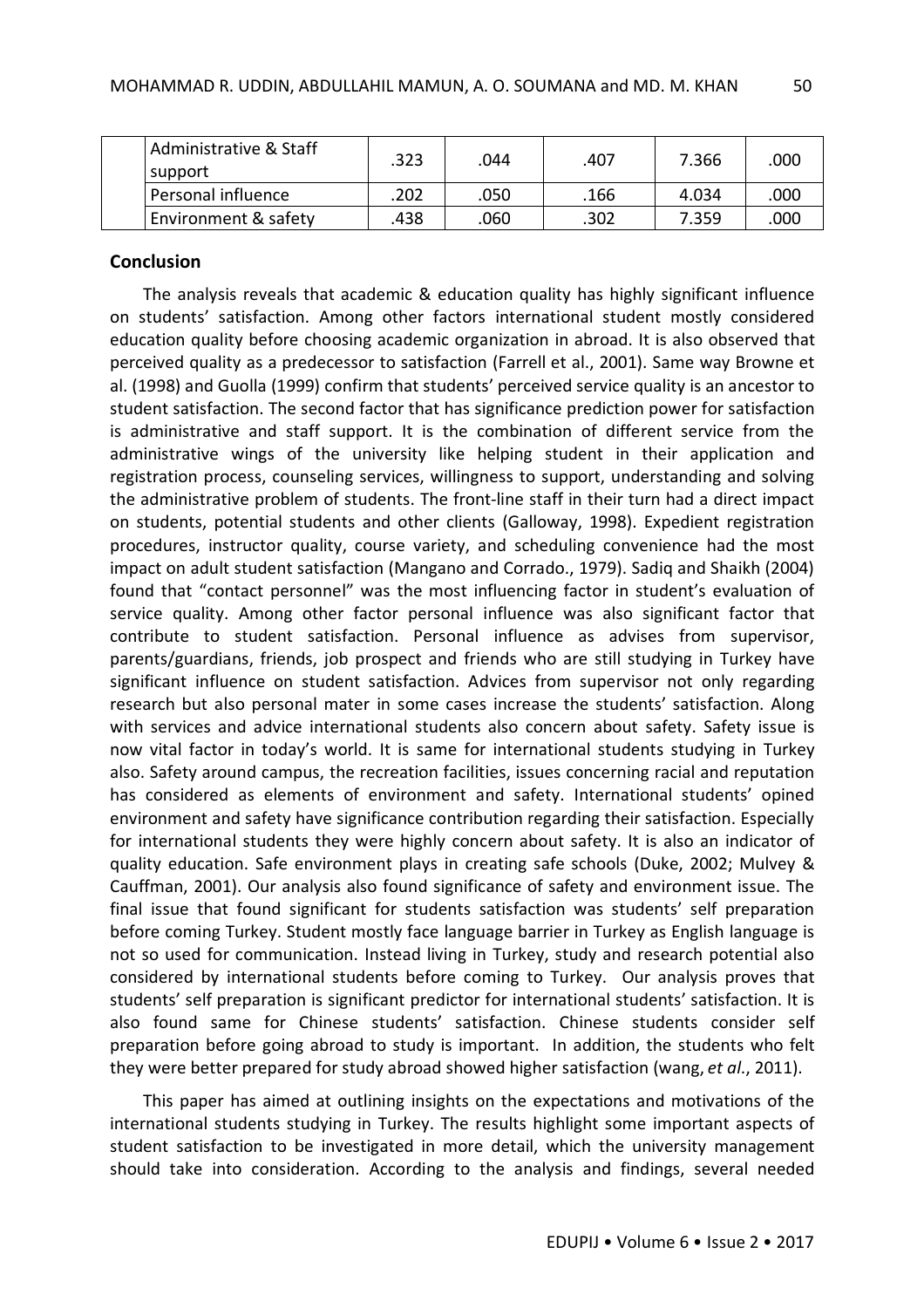improvements can be identified. There were five factors as academic and education quality, Personal influence, safety, administrative and staff support of the university, and students' Self Preparation had significant positive influence on overall international students' satisfaction toward Turkish universities. International students are satisfied currently regarding the factor found significant in our study. But there is chance to improve it more so that prospective international students attracted through current students "word of mouth" referrals. As well as concern about above factor also increase current level of satisfaction.

### **Notes**

Corresponding author: MOHAMMAD RAHIM UDDIN

## **References**

- Arambewela, R., & Hall, J. (2009). An empirical model of international student satisfaction. *Asia Pacific journal of marketing and logistics*, *21*(4), 555-569.
- Browne, B. A., Kaldenberg, D. O., Browne, W. G., & Brown, D. J. (1998). Student as customer: Factors affecting satisfaction and assessments of institutional quality. *Journal of Marketing for Higher Education*, *8*(3), 1-14.
- Cetinkaya-Yildiz, E., Cakir, S. G., & Kondakci, Y. (2011). Psychological distress among international students in Turkey. *International Journal of Intercultural Relations*, *35*(5), 534-539.
- Coles, C. (2002). Variability of Student Ratings of Accouting Teaching: Evidence from a Scottish Business School. *The international journal of management education*, *2*(2).
- Colwell, B. W. (2006). Partners in a community of learners: Student and academic affairs at small colleges. *New Directions for Student Services*, *2006*(116), 53-66.
- DeShields Jr, O. W., Kara, A., & Kaynak, E. (2005). Determinants of business student satisfaction and retention in higher education: applying Herzberg's two-factor theory. *International journal of educational management*, *19*(2), 128-139.
- Devos, A. (2003). Academic standards, internationalisation, and the discursive construction of" the international student". *Higher Education Research and Development*, *22*(2), 155-166.
- Devinder, K., & Datta, B. (2003). A study of the effect of perceived lecture quality on postlecture intentions. *Work study*, *52*(5), 234-243.
- Duke, D. L. (2002). *Creating Safe Schools for All Children*. Allyn & Bacon, Order Processing Department, PO Box 11075, Des Moines, IA 50336.
- Elliott, K. M., & Shin, D. (2002). Student satisfaction: An alternative approach to assessing this important concept. *Journal of Higher Education Policy and Management*, *24*(2), 197-209.
- Farrell, A. M., Souchon, A. L., & Durden, G. R. (2001). Service encounter conceptualisation: employees' service behaviours and customers' service quality perceptions. *Journal of Marketing Management*, *17*(5-6), 577-593.
- Galloway, L. (1998). Quality perceptions of internal and external customers: a case study in educational administration. *The TQM Magazine*, *10*(1), 20-26.
- Guolla, M. (1999). Assessing the teaching quality to student satisfaction relationship: Applied customer satisfaction research in the classroom. *Journal of marketing theory and practice*, *7*(3), 87-97.